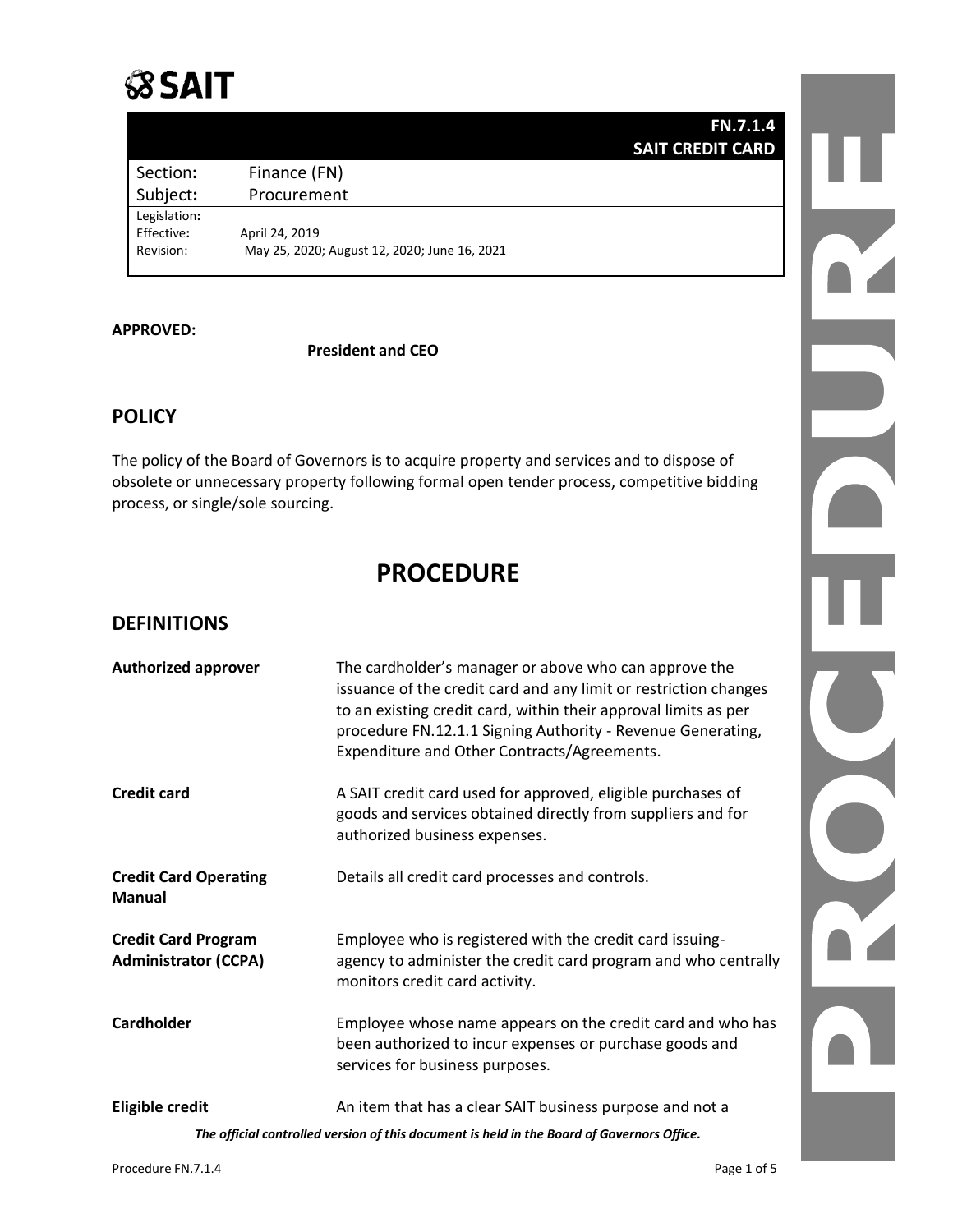

| card expense                   | personal purpose, and that meets the requirements of all other<br>applicable procedures.                                                                                                                                   |
|--------------------------------|----------------------------------------------------------------------------------------------------------------------------------------------------------------------------------------------------------------------------|
| <b>Employee</b>                | A person employed on SAIT's payroll, whether paid by annual<br>salary or hourly wage.                                                                                                                                      |
| <b>Reviewer</b>                | The cardholder's one-up approver with delegated signing<br>authority, who has the appropriate authorization levels to<br>approve all transactions. This employee must be at least one<br>level higher than the cardholder. |
| <b>Statement administrator</b> | The cardholder or other designated employee who is<br>responsible for reconciling the monthly credit card statement.                                                                                                       |

## **PROCEDURE**

#### **A. General Considerations**

- 1. The credit card is issued in the employee's name and cannot be used by anyone else.
- 2. The credit card is used to pay for approved, eligible, business related goods and services purchased directly from any vendor that accepts credit cards as a form of payment. The card is not intended to be used:
	- a) To circumvent existing policies and procedures.
	- b) For personal purchases.
	- c) For cash advances.
	- d) To purchase ineligible and/or restricted items, as defined in the Credit Card Operating Manual, Schedule A, an Associated Document to this procedure.
- 3. Each credit card has a set dollar limit per transaction and for total monthly purchases. Credit card per transaction and monthly limits, and restrictions, may be changed on a permanent or temporary basis to meet the employee's operational needs and/or to improve operational efficiencies. The limit for purchasing goods or services on a credit card is defined by the Finance Department's procurement guidelines and associated [thresholds,](https://www.saitnow.ca/departments-and-schools/corporate-services/finance/supply-management/approved-methods-of-purchase/) and is set below the dollar threshold for Capital Assets. Requests to change limits or restrictions require approval as per Section C of this procedure.
- 4. The credit card is issued to eligible employees who have been granted authority to procure and pay for goods and services on SAIT's behalf, and/or who regularly incur expenses. This includes permanent position employees and temporary position employees whose contract expiry date is confirmed by the Employee Services Department.
- 5. Credit cards to be suspended or cancelled must be handled as follows:

*The official controlled version of this document is held in the Board of Governors Office.*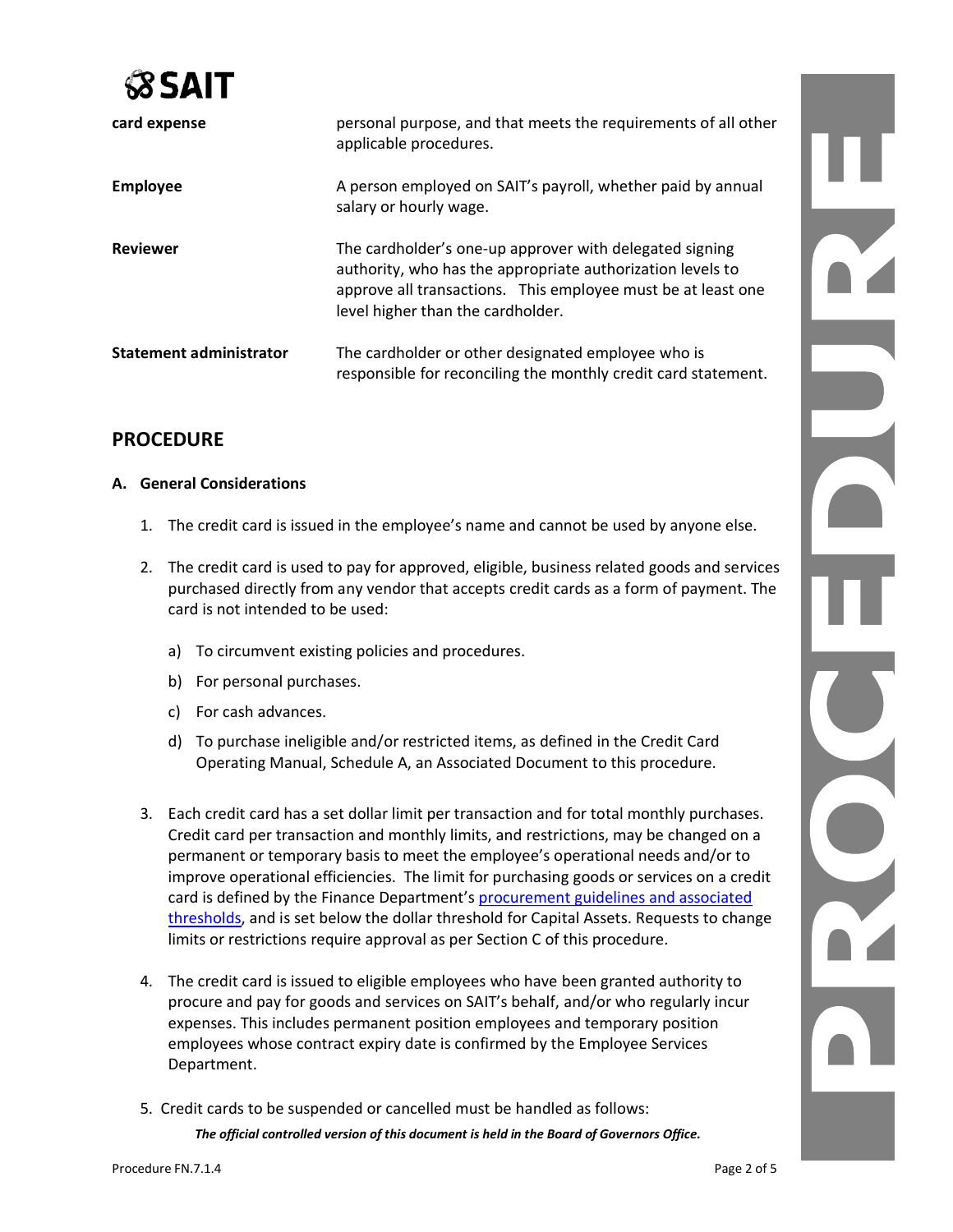

- a) The cardholder must notify the CCPA of a cancellation request if they no longer require the card, using the Account Maintenance Request Form.
- b) Cards must be suspended or cancelled for employees on a leave of absence for a period longer than 30 days.
- c) The cardholder's school/department must ensure that the CCPA is notified immediately when the cardholder leaves their current position due to voluntary or involuntary termination or transfers to another school/department. This includes contract employees.
- 6. The Finance Department oversees the credit card internal control system and the centralized administration of the credit card program, and has the authority to audit and enforce compliance with these procedures.
- 7. Mandatory training and a signed cardholder acknowledgement are required in order to apply for a SAIT credit card. Training is recommended for Statement Administrators, Authorized Approvers and Reviewers.

#### **B. Roles and Responsibilities**

- 1. SAIT has established defined roles and responsibilities to protect the institution from loss, error or fraud caused by the unauthorized use of a credit card. These are:
	- **Authorized approver** Having determined there is a clear business need, this individual approves the issuance of the credit card and any temporary or permanent restriction and limit changes to an existing credit card. The approving authority is accountable for the reviewer/supervisor role, or for delegating this role to another employee.
	- **Cardholder** Primary responsibility to use the credit card in accordance with established procedures, to maintain adequate documentation, to secure and protect the credit card and to ensure all goods and services ordered and invoiced are received in good order. The cardholder is made aware of the responsibilities and agrees to the terms outlined in the cardholder acknowledgement before receiving the credit card.
	- **Credit Card Program** Orders the issuance of new or renewed credit cards, makes **Administrator (CCPA)** account changes and cancels credit cards. The CCPA monitors card activity, expiry dates, cardholder compliance, logs findings, and initiates the corrective process set out in Section E of this procedure.
	- *The official controlled version of this document is held in the Board of Governors Office.* **Reviewer** Is knowledgeable about the type of products and services required by the school/department and authorizes reasonable,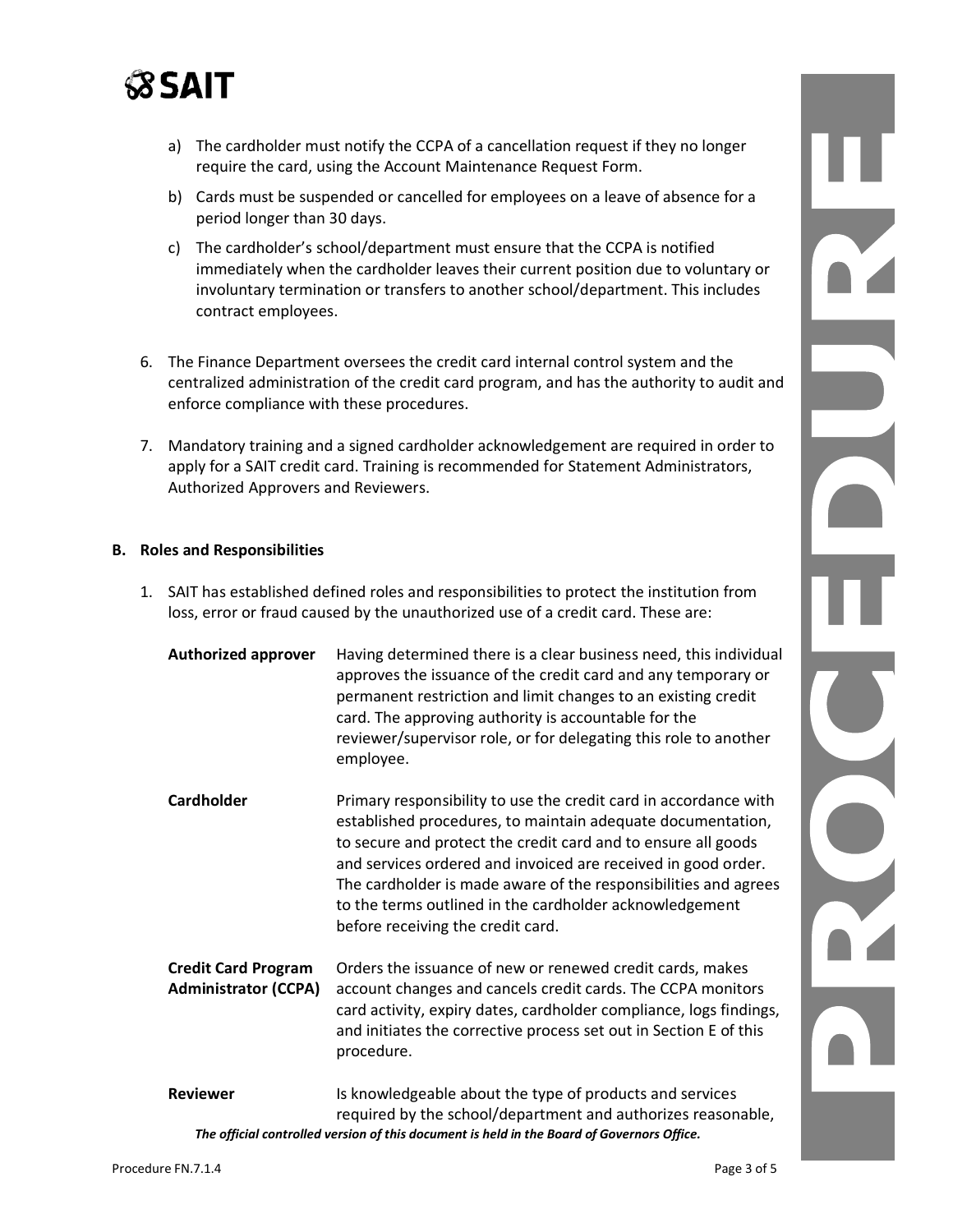

appropriate and allowable purchases as governed by the individual's delegated approval limits. The reviewer has the authority and responsibility to investigate questionable purchases and/or discrepancies and to review violations with the cardholder.

**Statement** Is responsible for submitting complete supporting **Administrator** documentation (itemized receipts/invoices) and ensuring proper allocation and authorization of all expense codes within defined timelines.

#### **C. Approvals**

- 1. All new credit card applications and requests for limit, reactivation or restriction changes to existing cards must be pre-approved by the employee's authorized approver as defined in this procedure.
- 2. The approver must have the appropriate dollar level of signing authority for the credit limit requested, as per the signing authority matrix in procedure [FN.12.1.1](https://www.sait.ca/assets/documents/about-sait/policies-and-procedures/finance/fn-12-1-1-signing-authority.pdf) Signing [Authority.](https://www.sait.ca/assets/documents/about-sait/policies-and-procedures/finance/fn-12-1-1-signing-authority.pdf)
- 3. Temporary one-time increases to a cardholder's monthly limit that exceed the credit card program's established default limits will be made on a case-by-case basis, and require pre-approval from the cardholder's authorized approver. Temporary increases cannot exceed six months.
- 4. Permanent monthly limit and all per transaction limit increase requests must be approved by the cardholder's authorized approver and:
	- a) Up to and including \$50,000 manager, supply management.
	- b) Over \$50,000 associate vice president, finance.

#### **D. Monthly Account Reconciliation**

- 1. Individual credit card transactions must be reconciled within the billing cycle by the cardholder (or statement administrator), and submitted online to the reviewer/approver by the credit card billing cycle cut-off date.
- 2. All transactions incurred within a billing cycle must be approved by the monthly deadlines as communicated.
- 3. Finance will issue one monthly payment for all credit cards combined to the cardissuing institution.

#### **E. Compliance**

*The official controlled version of this document is held in the Board of Governors Office.*